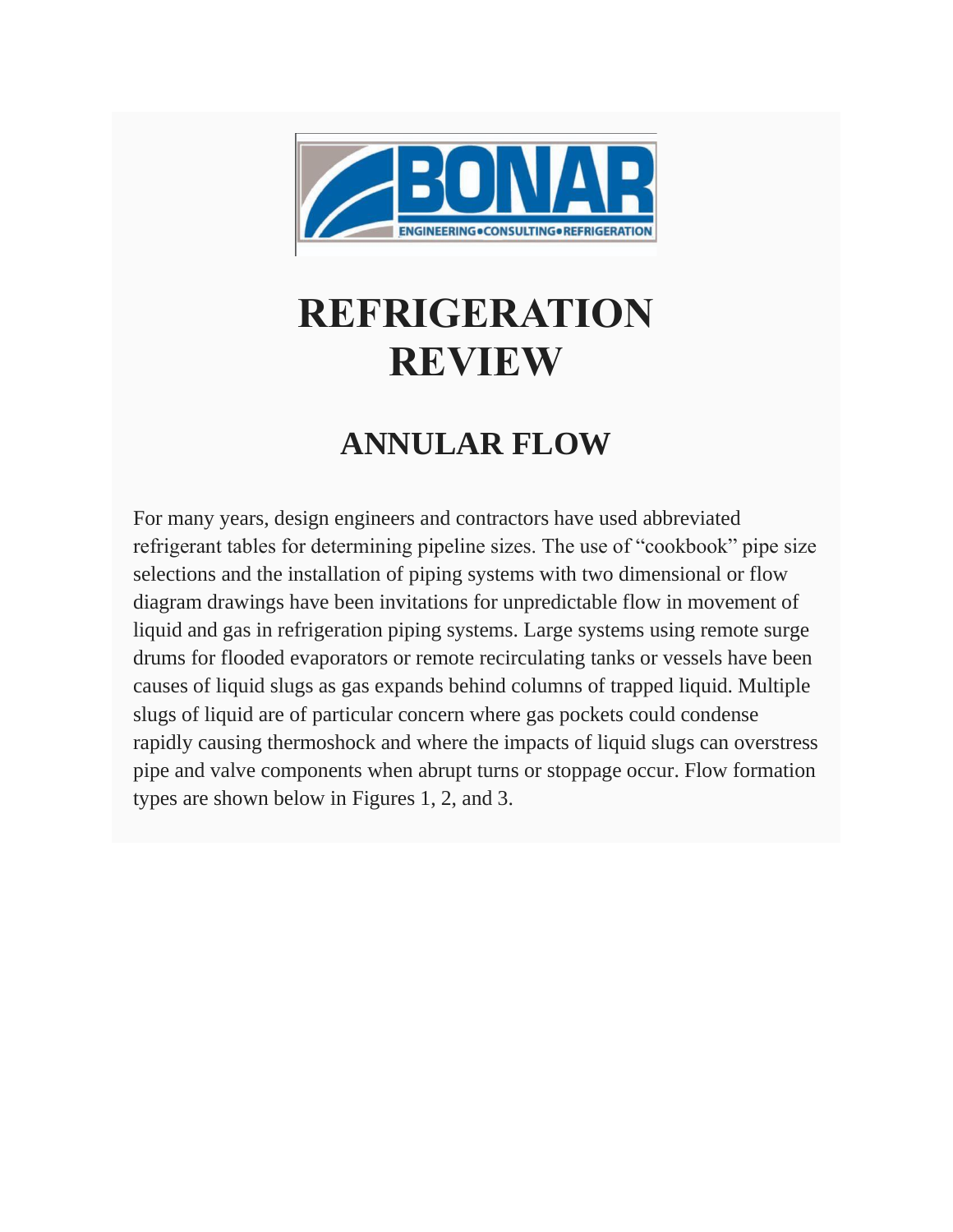

The number of significant failures in refrigeration piping systems is estimated to be in the range of 15 to 20 per year. The most critical are those which cause major floodbacks to machinery room and compressors. Generally, these failures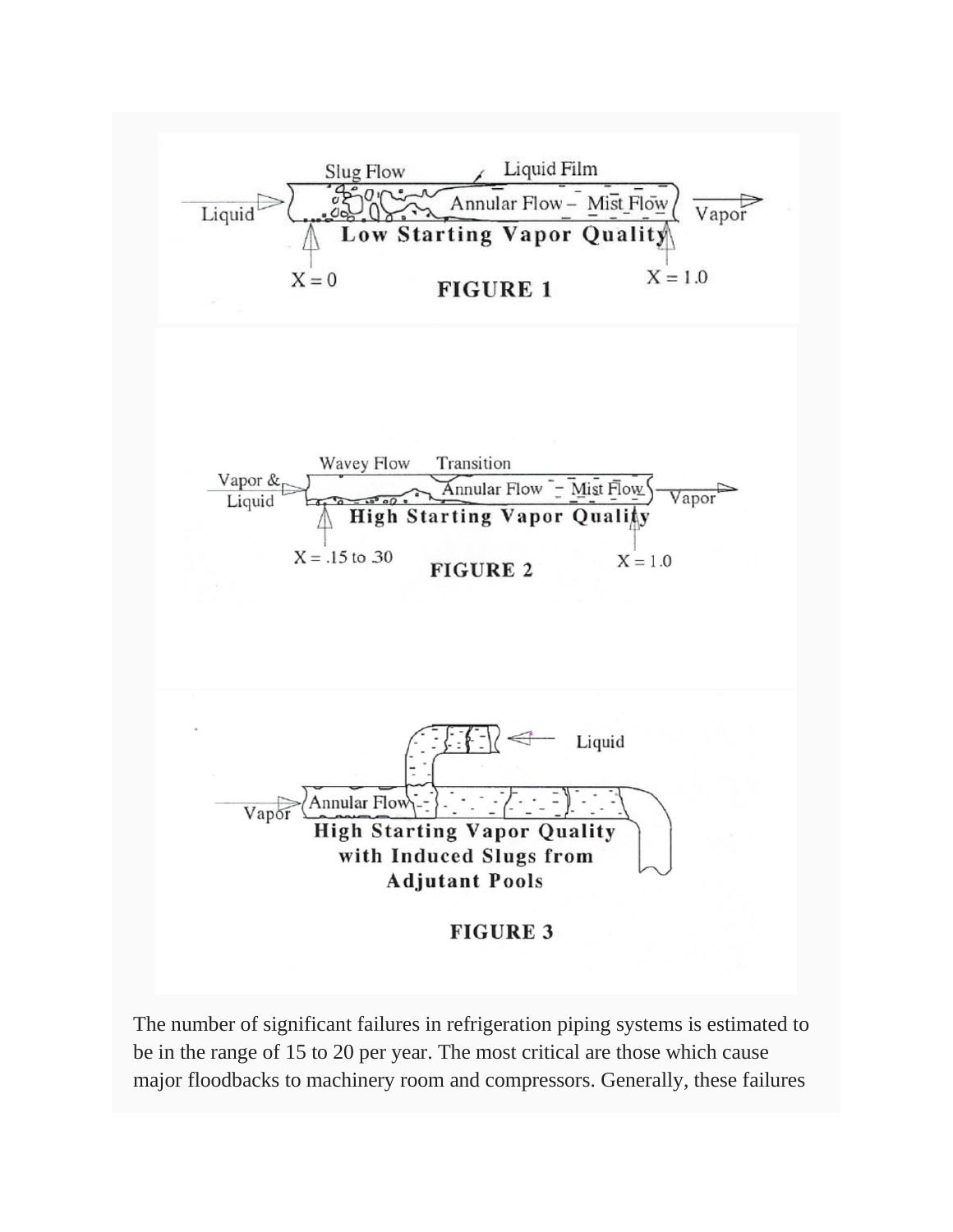are associated with improper application of control valves, sequencing, or failsafe positions on control valves (particularly valves in the suction lines). In addition, I bring attention to unique piping such as thermosyphon, which requires a significant understanding of two-phase fluid flow. The primary concerns are for life safety, environmental hazards, and minimizing production interruptions in storage and processing facilities.

One of the primary areas that are misunderstood are the suction lines leaving evaporators, particularly evaporators that are located below the branch or main lines and require vertical risers. With direct expansion (DX) valves, traps are necessary to position the thermal expansion bulb so that it can pick up superheat conditions without being influenced by liquid refrigerant and oil. There is absolutely no need for a trap with recirculated liquid – in fact, it is detrimental in getting the velocity up to the 4,000 to 5,000 fpm necessary to annularly lift liquid up the riser. This is why an eccentric reducer helps in this process, whereas a concentric reducer would impede this process by creating a "reverse waterfall" and turbulent flow. The liquid would tend to organize itself at the lower part of the pipe coming out of the air unit, and thereby gain velocity through the eccentric reducer as it hits the ell to go vertical. So, you want the velocity to be as high as possible before it hits the 90° ell that turns vertical, and after it turns vertical, you don't want to impede it with other ells. Worst case scenario is if an offset is necessary, it should be done with 45° ells and not 90° ells. Then, as has been previously discussed, an inverted trap should be provided to prevent liquid from falling back down under low pressure conditions.